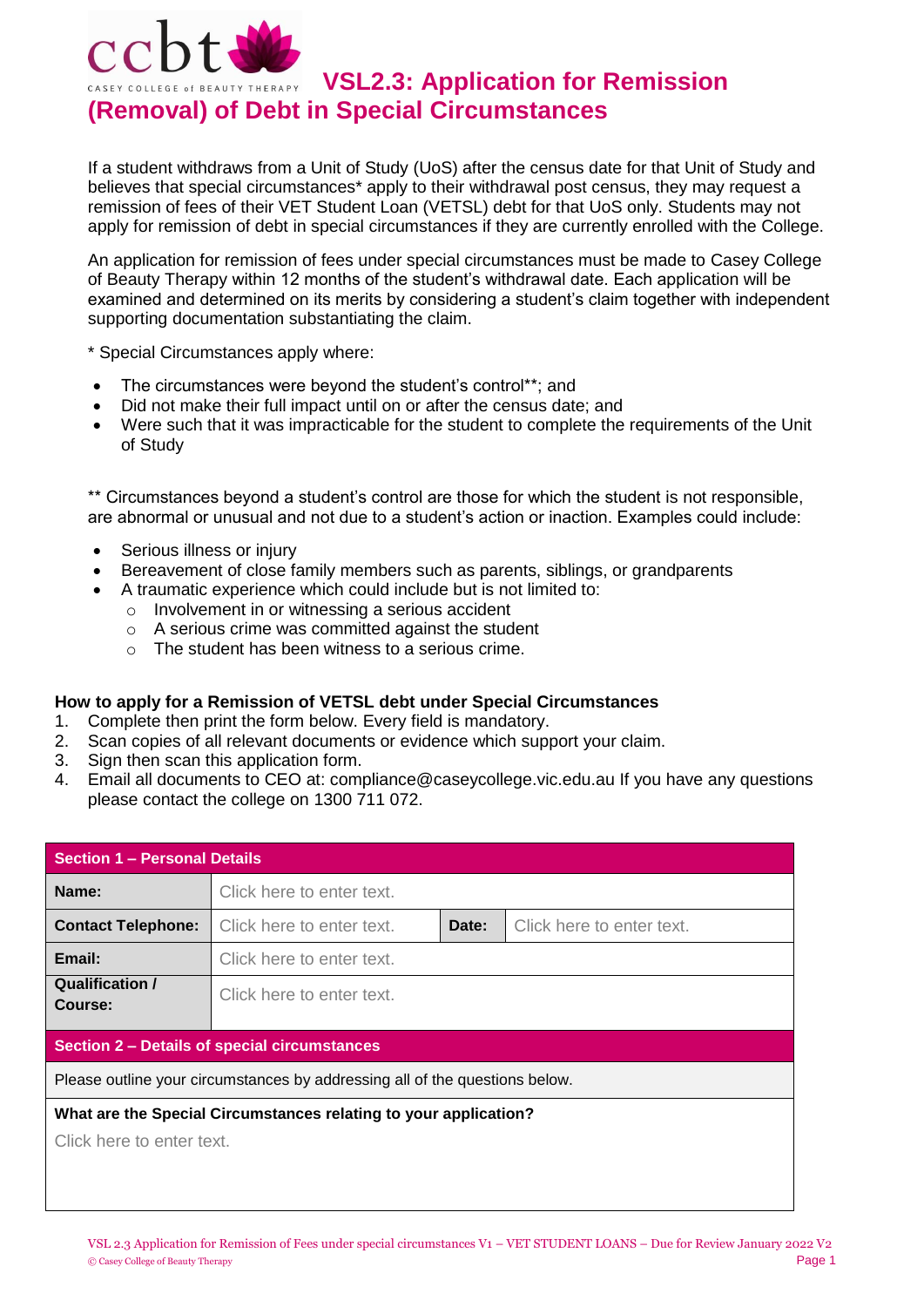

CASEY COLLEGE OF BEAUTY THERAPY **VSL2.3: Application for Remission (Removal) of Debt in Special Circumstances**

**When did you become aware that you could not continue your studies?**

Click here to enter text.

**How did these Special Circumstances prevent you from continuing your studies?** Click here to enter text.

**How were these Special Circumstances beyond your control?**

Click here to enter text.

## **What is your desired Outcome?**

- ☐Re-crediting of Fees.
- ☐Other. Please detail below.

Click here to enter text.

## **Section 3 – Supporting Documentation**

To support your case you MUST provide (and attach) supporting documentation which includes:

- The date your circumstances began
- How your circumstances affected your ability to study

Please tick the type of supporting documentation you have attached to this application:

| <b>Medical Certificate</b> | <b>Statutory Declaration</b><br><b>Outlining Circumstances</b> | Counsellor/Psychologist<br>Evaluation |  |
|----------------------------|----------------------------------------------------------------|---------------------------------------|--|
| Police Report              | Letter from your Employer<br>(on company letterhead)           | Court or Legal<br>Documentation       |  |